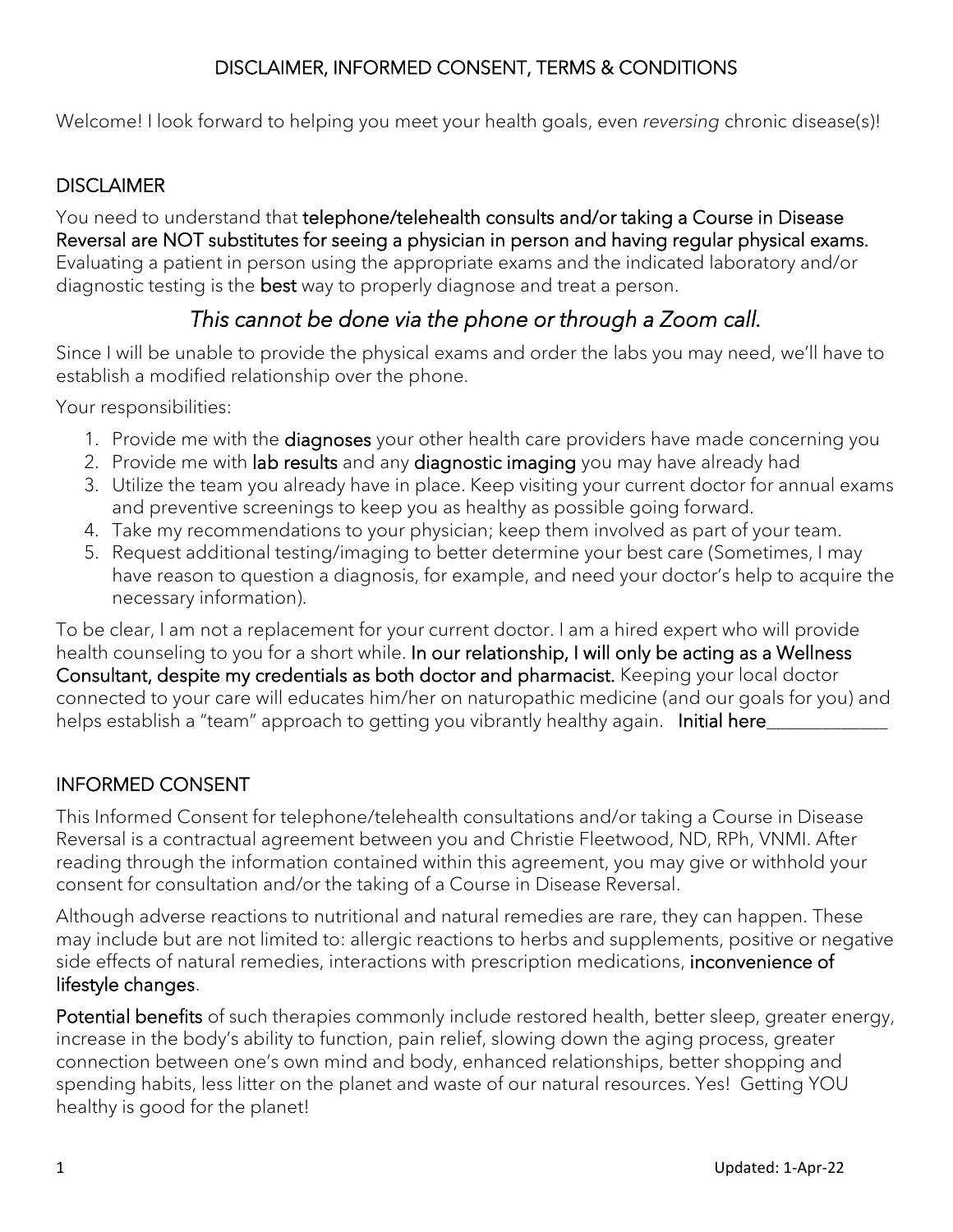#### *\*\*Prior to your first consultation and/or taking a Course in Disease Reversal, you MUST sign and return this combined Disclaimer, Informed Consent, and Terms and Conditions form. \*\**

For the duration of this professional consulting relationship, you are expected to:

- 1. Have signed and returned this Disclaimer, Informed Consent and Terms and Conditions form (to be kept on file). Email signed form to **DrFleetwood@MonarchNaturalMedicine.net or scan/fax to** (206) 905-0258.
- 2. Disclose all medical diagnoses and have an established physician in your area from whom we can request medical records and contact on your behalf, if necessary.
- 3. Disclose all current prescription medications, over-the-counter agents, and supplements, as serious interactions can occur. I cannot and will not be held liable for information that you have withheld from me. To ensure safety with discontinuing or diminishing prescription medications, you MUST disclose the truth about what you are taking and how often.
- 4. Notify me immediately if you become pregnant, or even suspect you are pregnant. Some natural therapies could present a risk to pregnancy. (Just because it's natural does NOT mean that it is safe for use during pregnancy and/or breastfeeding) Initial here

For the duration of this professional consulting relationship, you can expect the following from me:

- 1. A complete and confidential record of the health services provided to you via your phone/telehealth consultation with me. This will contain any records I might request from your current physician(s) as well as a record of your phone/telehealth consults and all suggestions made. *This record (or chart) will be kept for three years*.
- 2. "Homework" for you to do following each consultation and/or throughout any Course in Disease Reversal. These are actions you need to take to move toward your health goals. For the most part, your "homework" will consist of lifestyle changes, but may also include things such as a visit to your local physician for additional examinations, labs, or diagnostic imaging. It may very likely be for a reduction in dosage of a particular medication. *In this role of Wellness Consultant, I assume NO prescriptive scope. You are encouraged to discuss any changes with your physician.*
- 3. Focused concern for your best health outcomes, lots of information/education, and *a plan for your health that is created specifically for you*, which, while challenging at times, will not be more than you can handle.

### TERMS AND CONDITIONS

You understand that the phone/telehealth consultation with Christie Fleetwood, ND, RPh, VNMI or taking a Course in Disease Reversal written by Christie Fleetwood, ND, RPh, VNMI does not create a doctor/patient relationship and does not serve to diagnose or treat any medical condition or symptom. Christie Fleetwood, ND, RPh, VNMI will not be providing medical treatment to you. Any suggestions provided by Christie Fleetwood, ND, RPh, VNMI will be based solely on information provided by you and your physician(s). You will be responsible for discussing any suggestions or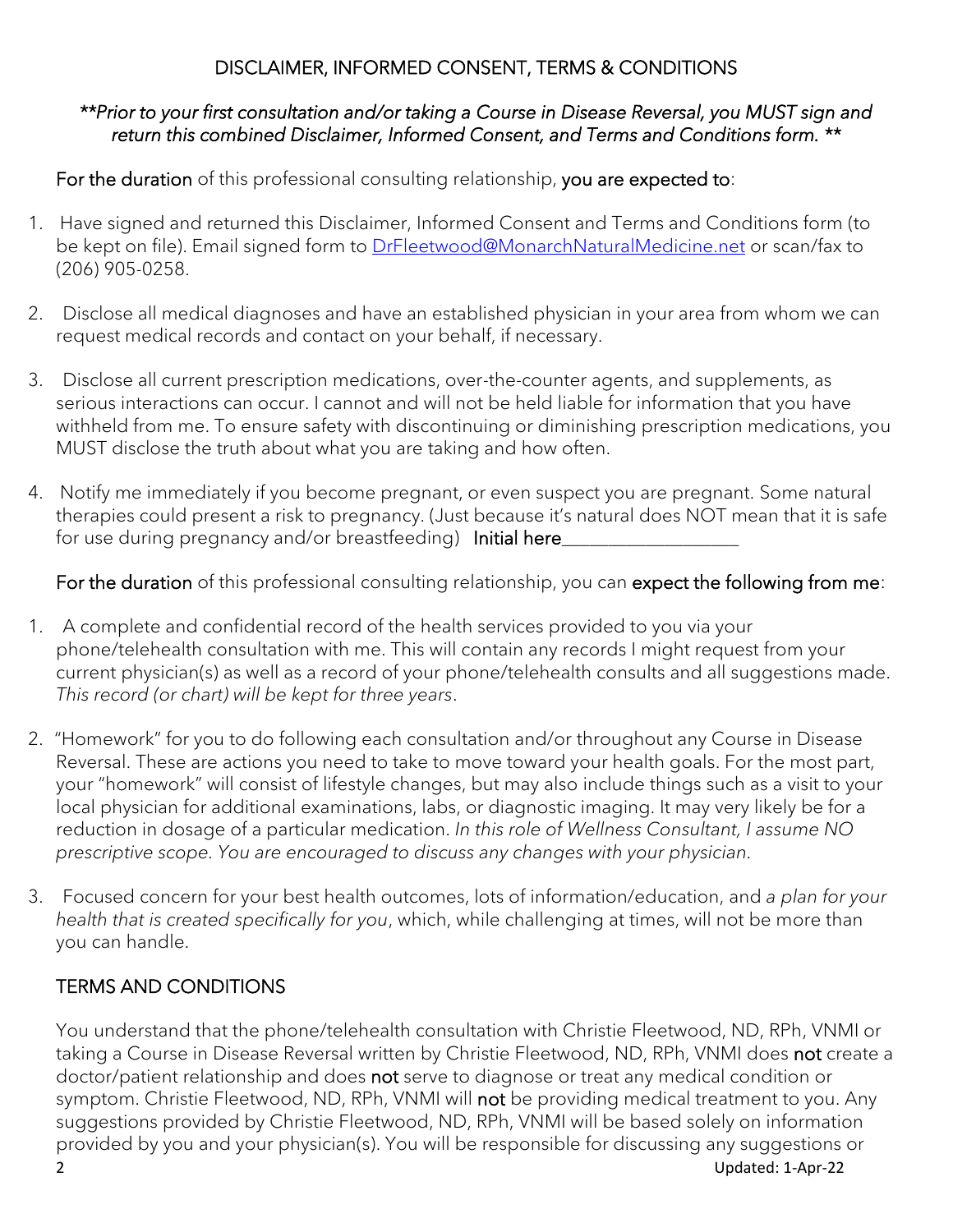options offered by Christie Fleetwood, ND, RPh, VNMI with your primary physician prior to taking or refraining from taking any action. Christie Fleetwood, ND, RPh, VNMI will not be liable for any adverse effect due to actions or inactions by you in connection with the suggestions provided by Christie Fleetwood, ND, RPh, VNMI. Initial here

*This agreement is governed by the laws within the Commonwealth of Virginia. Venue for any and all disputes will be in Chesterfield County, Virginia.*

"After reading the above information contained in this agreement, I voluntarily consent to the terms and conditions of this consultation agreement realizing that Christie Fleetwood, ND, RPh, VNMI cannot anticipate and explain all risks and complications of my health condition(s) and its related treatments. I understand that Christie Fleetwood, ND, RPh, VNMI will exercise her educated, professional judgment when recommending dietary supplements, natural remedies, and dietary and lifestyle changes for my previously diagnosed condition(s). By signing below, I acknowledge that I have been provided ample opportunity to read, or have been read, this form and had any questions answered. I agree to use this consent form to cover this and any future consultations or Courses for which I seek guidance from Christie Fleetwood, ND, RPh, VNMI. I understand that I am free to withdraw my consent and to discontinue participation in these consults or Courses at any time. I am at least 18 years of age and have no legal quardian or custodian. Initial here

*Concerning the Courses in Disease Reversal, read and initial whichever applies to you…*

Type 2 Diabetes: Furthermore, I attest that I am taking/have been prescribed no more than 2 prescription medications for type 2 diabetes, my diabetes does not require the use of insulin, I have no more than 3 different diagnoses for which I am being medicated, I am on less than 6 total prescription medications, and I am under a local doctor's care." Initial here **we are the set of the set of the** 

High Blood Pressure: Furthermore, I attest that I am taking/have been prescribed no more than 1 prescription medication for high blood pressure, I have no more than 3 different diagnoses for which I am being medicated, I am on less than 6 total prescription medications, and I am under a local doctor's care." Initial here

Asthma: Furthermore, I attest that I am taking/have been prescribed no more than 2 prescription medications for asthma, I have only the asthma diagnosis for which I am being medicated, and I am under a local doctor's care." Initial here \_\_\_\_\_\_\_\_\_\_\_\_\_\_\_\_\_

Cholesterol issues: Furthermore, I attest that I am taking/have been prescribed no more than 1 prescription medication for cholesterol, I have no more than 3 different diagnoses for which I am being medicated, I am on less than 6 total prescription medications, and I am under a local doctor's care." Initial here

Print Name: \_\_\_\_\_\_\_\_\_\_\_\_\_\_\_\_\_\_\_\_\_\_\_\_\_\_\_\_\_\_\_\_\_\_\_\_\_\_\_\_\_\_\_\_\_\_\_\_\_\_\_\_\_\_\_\_\_\_\_\_\_\_\_\_\_\_\_\_\_\_\_\_\_\_\_\_\_

Signature:  $\Box$